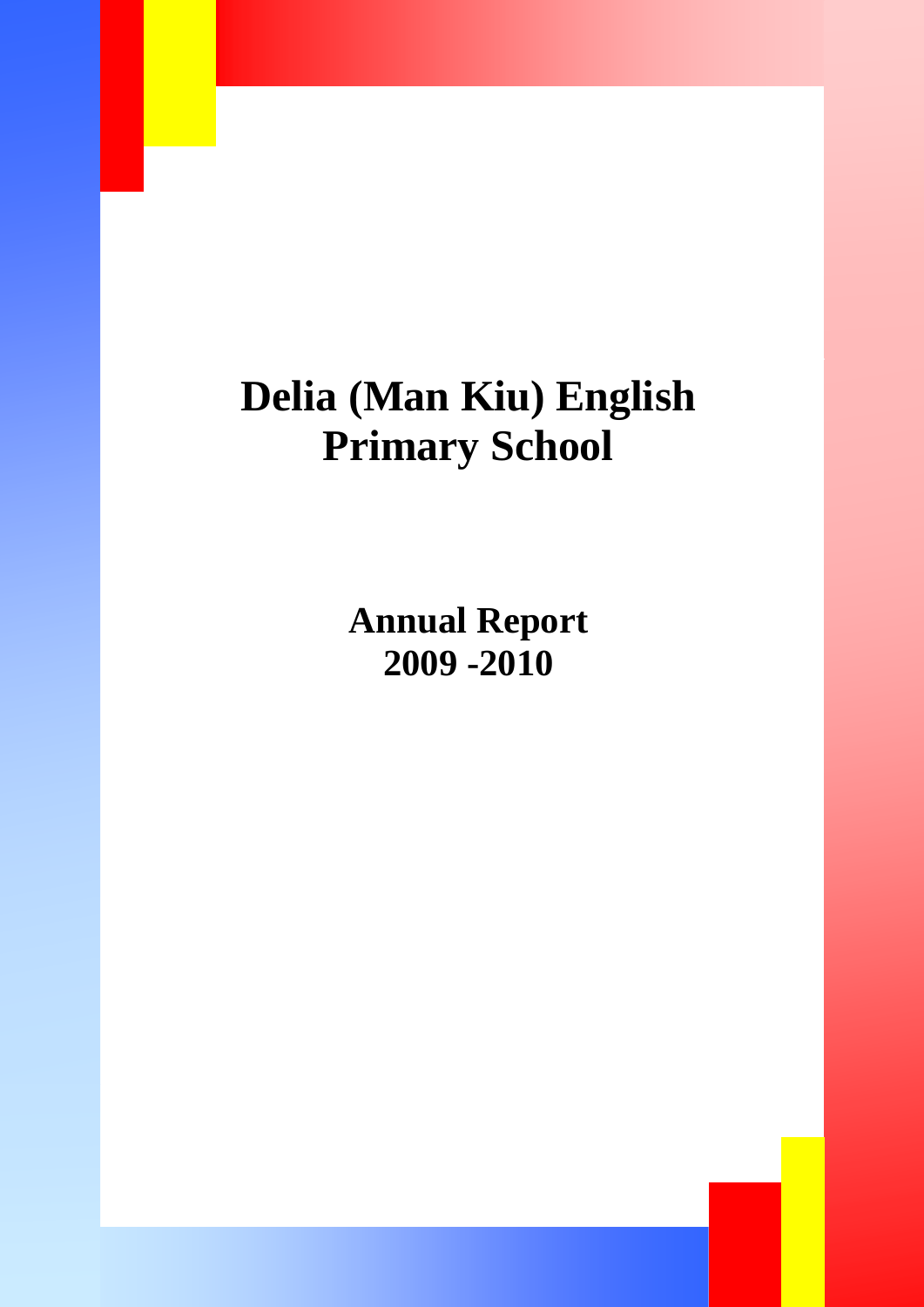# **Contents**

|                  |                           | Page |
|------------------|---------------------------|------|
| $\mathbf{1}$     | Introduction              |      |
| $\overline{2}$ . | <b>School Performance</b> |      |
| 3                | <b>Concluding Remarks</b> | 16   |

This report is the reproduction of our school's Comprehensive Review Report concluded by the CR Team of Education Bureau in October 2010.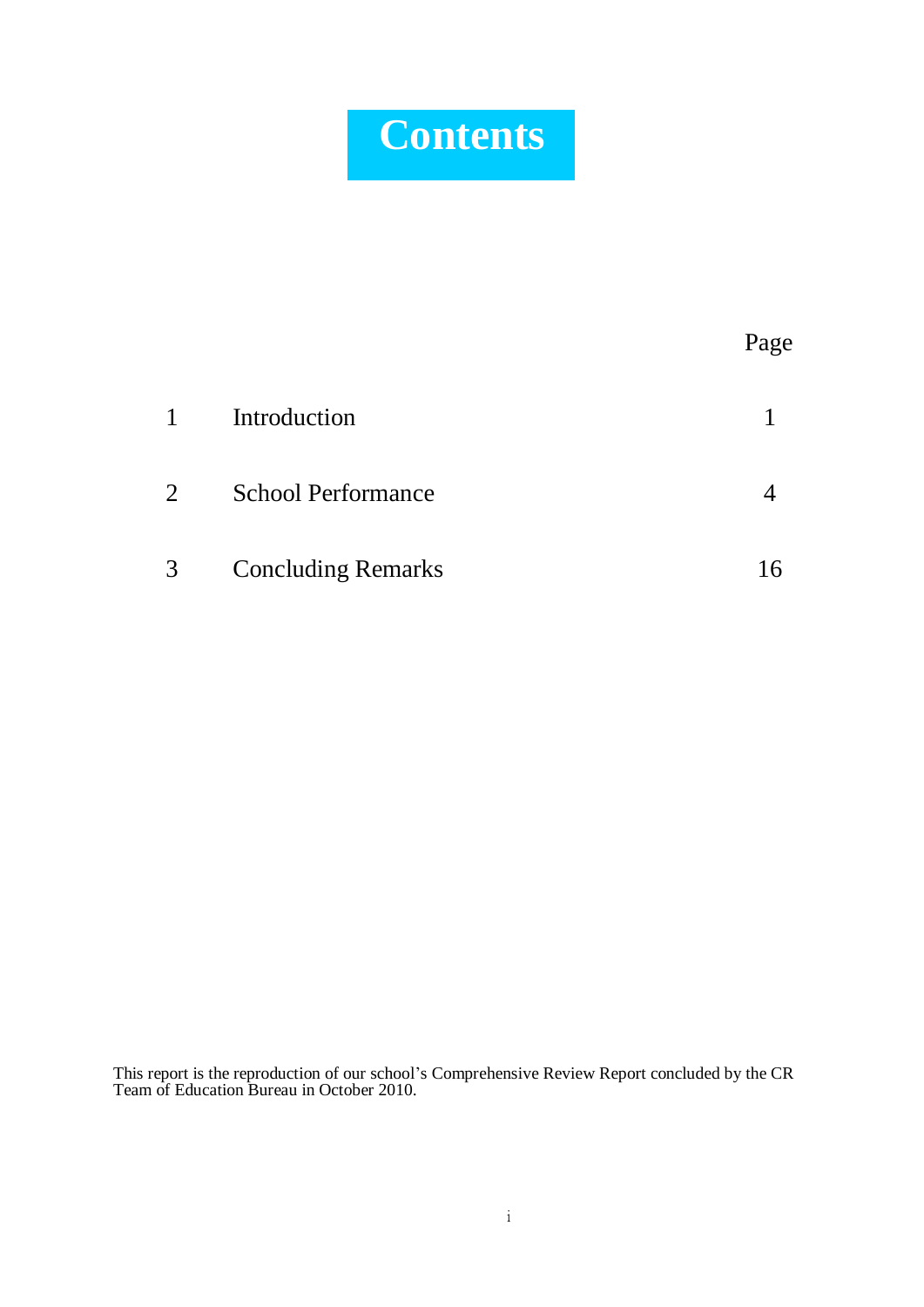# **1.1 School vision and mission**

- The school envisions itself to become " OUR HOME " where **O**pen- minded students strive to **U**nderstand people of different cultures and places with mutual **R**espect, thereby achieving a society in which **H**armony is an **O**bligation through the fulfillment of the virtues of **M**orality and **E**quality. The school seeks to actualise its mission and vision in accordance with the spirit of the school motto "Harmony in Diversity". The school is committed to providing quality education to students with diverse needs in knowledge, skills, and attitudes, irrespective of their ethnicities, beliefs, and socioeconomic backgrounds.
- **1.2 Basic information about the school** (original text provided by the school)

#### **School Background**

 Delia (Man Kiu) English Primary School was established in Tsing Yi in 2006 at a critical time where many primary schools were closing down. As a quality education provider for primary school students of diverse cultural origins and socioeconomic backgrounds, the school acts a through-train school for Delia Memorial School (Broadway) in Mei Foo Sun Chuen, with the first batch of graduating P6 students entering S1 in Delia (Broadway) in the 2012/13 school year.

#### **Current Developments**

 With the primary aim of providing a well-balanced education, the school seeks to provide a challenging and innovative learning environment to meet the students' moral, intellectual, physical, social, and aesthetic needs. For example, English is taught one level in advance, so that the students, whose proficiency in English is higher than the territory average, can reach higher levels of fluency and literacy in the language. To complement the school's academic rigor, the programme "One Life, One Sport or Art" has been implemented to develop the students' athletic or aesthetic talents. Likewise, given that most of the students are non-Chinese-speaking, the school has established a Chinese Adjusted Curriculum (CAC) to cater to those whose proficiency in Cantonese is at the beginning stages.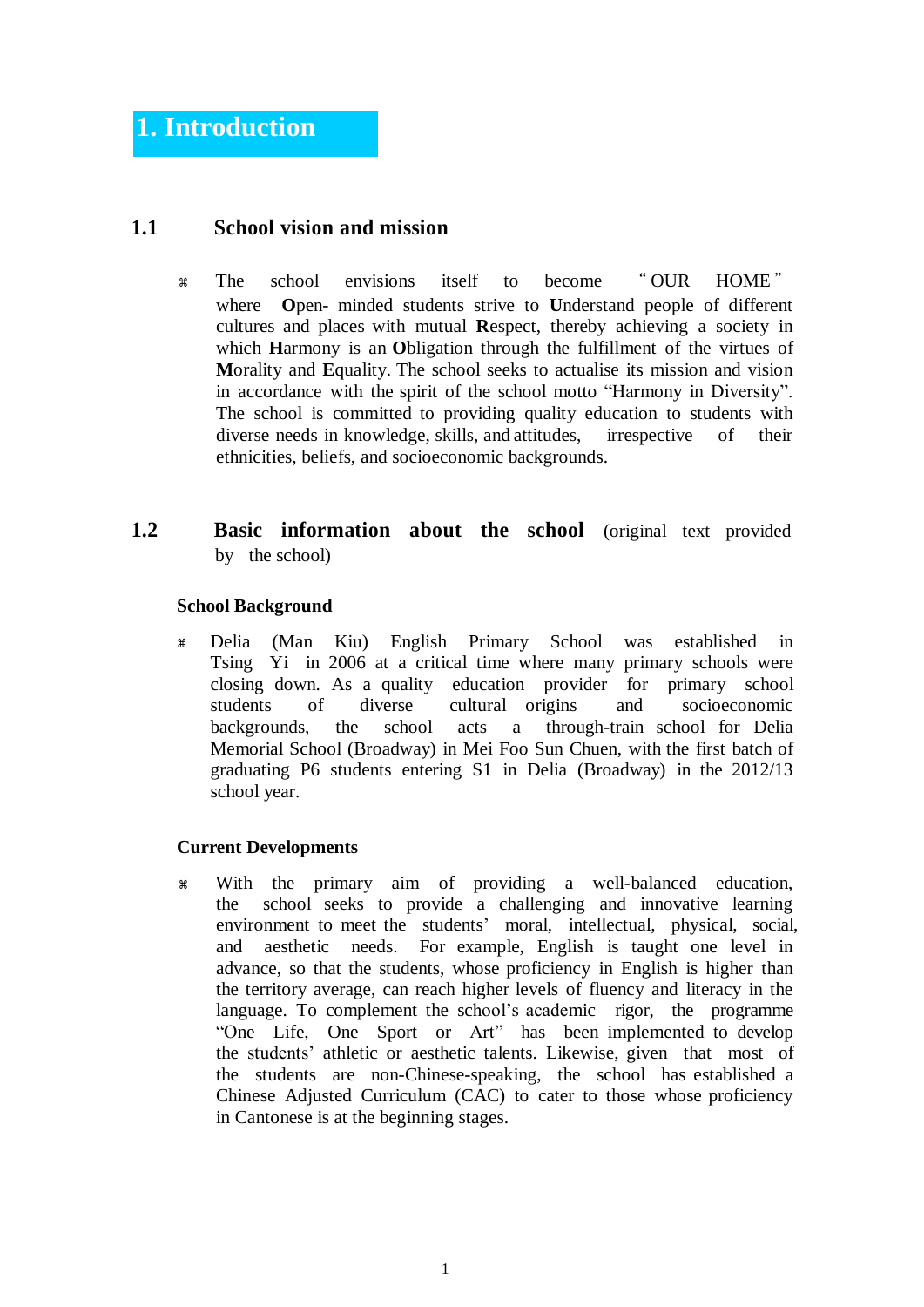**Class Structure and Number of Students**

| Level                        | P1 | P2 | P3 | <b>P4</b>   | P <sub>5</sub> | Р6 | Total |
|------------------------------|----|----|----|-------------|----------------|----|-------|
| <b>Number of Classes</b>     |    |    |    | $\mathbf 2$ |                |    |       |
| Number of<br><b>Students</b> | 95 | 92 | 91 | 102         |                |    | 380   |

#### **The School's Actualisation of its Initial Proposal to Secure Direct Subsidy Scheme (DSS) Status**

 The establishment of Delia (Man Kiu) English Primary School as a DSS school has led to several developments in its administrative, pedagogic, and physical infrastructure. For instance, improvements in the school's technological infrastructure have resulted in the use of e-class and a dedicated file server as the key sources of information relating to the school's developmental priorities and year plans. Transparency in management and administration is critical; thus, the dissemination of information has been made easier through advances in technology. In terms of pedagogy, while English has remained the medium of instruction, the students have also been exposed to Cantonese Chinese, Putonghua and French to facilitate a multilingual learning environment. This enhances the students' multicultural development and appreciation of diversity. Moreover, the school has just completed its renovation project worth around HK\$3 million, which resulted in the upgrading of its classrooms and information technology (IT) resources. Finally, given that many of the students come from Hong Kong's ethnic minorities and from families with financial difficulties, the school under its DSS status has remained true to its belief that quality education should be made accessible to all students regardless of cultural and socioeconomic backgrounds.

## **1.3 Comprehensive Review methodology**

- The Comprehensive Review (CR) was conducted on 26-29 April and 5 May 2010 to evaluate the school performance in four domains of work, viz., Management and Organisation, Learning and Teaching, Student Support and School Ethos and Student Performance. The CR team comprised eight inspectors and a lay member.
- Before conducting the Review, the CR team scrutinised documents provided by the school and relevant information available from various sections of the Education Bureau (EDB).
- A preparatory visit to the school was made on 12 April 2010 to explain the objectives and operation of CR to the teaching staff and clarify their queries about the Review. A meeting was held with the School Director to listen to her views on school management and development priorities. The Principal and the Assistant Principal (AP) also took the opportunity to brief the CR team on the strengths and development priorities of the school.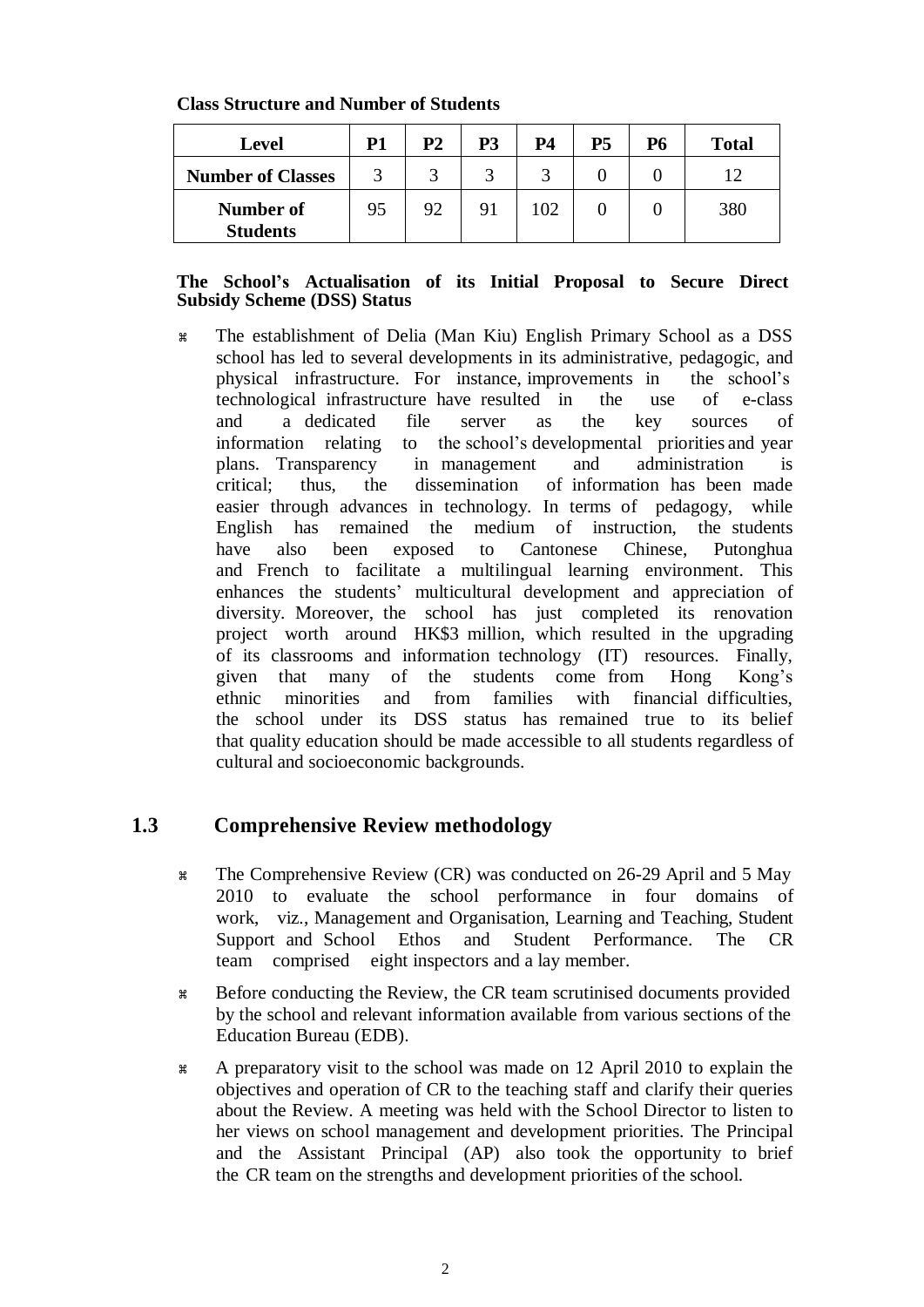- A meeting with parents was held on 12 April 2010 to solicit their views on the school. A total of 21 parents attended the meeting.
- The CR team employed the following methods to review the performance of the school:
	- scrutiny of documents and data provided by the school before and during the school visit;
	- observation of various school activities, including choir practice, school team training, concentration and social skill training, homework tutorial and puppet show;
	- meetings and interviews with the School Director, Principal, AP, panel chairpersons, teachers, student guidance officer, parents and students;
	- scrutiny of samples of students' work and examination papers; and
	- observation of lessons.
- During the CR, 32 lessons taught by 32 teachers were observed. The following subjects under the eight Key Learning Areas (KLA) were inspected:

| <b>KLA</b>              | Chi. Lang.<br>Ed. | Eng.<br>Lang.<br>Ed. | Maths.<br>Ed.         | $P.S.H.$ Sci.<br>Ed.   | Ed. | Tech.<br>Ed.   | Arts<br>Ed.           | P.E. |
|-------------------------|-------------------|----------------------|-----------------------|------------------------|-----|----------------|-----------------------|------|
| Subject(s)<br>inspected | Chinese           |                      | English   Mathematics | <b>General Studies</b> |     | Visual<br>Arts | Physical<br>Education |      |

In addition, while the subjects of Putonghua, French, Computer and Music are not covered in this report, lessons in these subjects were also observed to get a general impression of how they are taught.

 The findings presented in this report were derived from the corporate judgment of the CR team based on the information collected through the above-mentioned methods during the review period.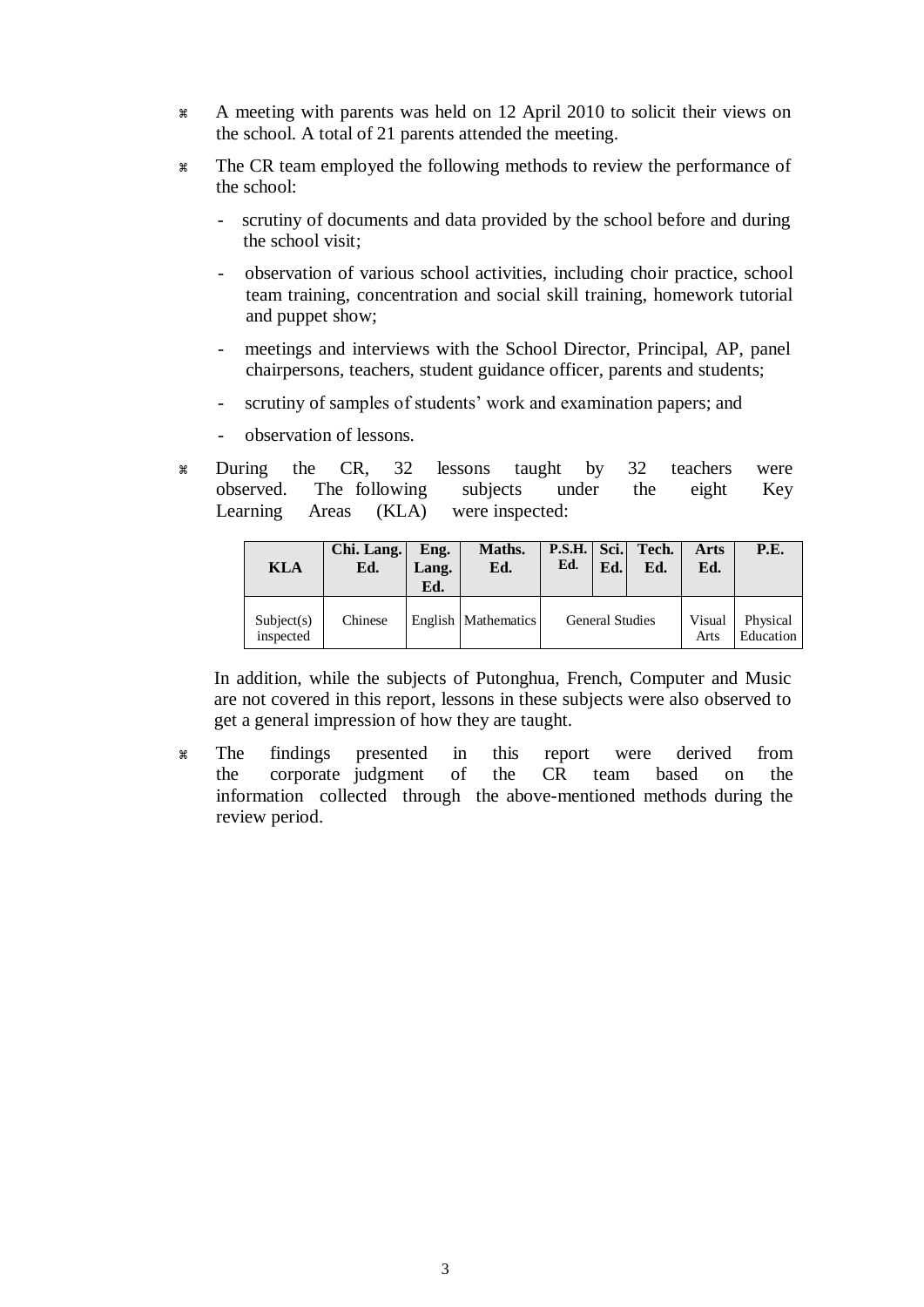# **2. School Performance**

#### **2.1 Continuous Development of the School**

- Situated at the vicinity of a few districts with a sizeable non-Chinese speaking (NCS) population, the school began its operation in 2006, under the DSS, with a mission of providing quality education for students irrespective of their socio-economic, cultural and ethnic backgrounds. Taking over the campus by phase from the original school, which was closing down, the school has been expanding its class structure progressively in the past four years, taking in three classes of Primary One (P1) students each year as the year levels of the original school gradually reduced. Despite the various constraints encountered during its formative years, notably manpower and resource limitations and campus sharing with the original school until the 2009/10 school year, the school and the team of fairly new and young teachers have been actively pursuing the vision of developing the school into "OUR HOME" for the students, in accordance with the spirit of "Harmony in Diversity".
- The school demonstrates clear understanding of the importance of school self-evaluation (SSE) for improvement and has started to adopt the process of "Planning-Implementation-Evaluation" (PIE) to oversee its ongoing development. The broad direction laid down in the initial proposal to secure DSS status is duly reflected in some strategies of the three-year school development plan (SDP) of 2007/08-2009/10, such as developing students' sense of responsibility and commitment to the school and community, and promoting multi-language learning. The SDP also outlines various major concerns based on the four domains of the Performance Indicators for Hong Kong Schools 2008 (PI 2008). These major concerns, which encompass areas such as teachers' professional development, school-based curriculum development, students' self-management and parent-school cooperation, address well both the needs of the students and those of the school at the initial stage of operation. Concrete strategies, intended outcomes and success criteria are duly devised to facilitate their achievement and evaluation.
- The major concerns of the annual school plans (ASP) of the first two years of the current school development cycle are, generally, in line with those of the SDP. Targets and strategies are appropriately set and some simple and basic success criteria are devised. Subject panels plan and discuss their work in panel meetings. Most plans are of routine operations, as well as activities and functions to be organised during the year, and school level concerns are sporadically addressed. Subject panels may consider enriching the planning process by deliberating on subjectspecific aims with a sharper focus on student learning and whole-school concerns. They may then devise corresponding strategies, intended outcomes and evaluation criteria based on these aims. Individual subject panels have started using a standard format, encompassing such features, in drawing up their annual plans for the current school year. Such a format could be usefully adopted by other subject panels to facilitate both their yearly planning and monitoring by the school management.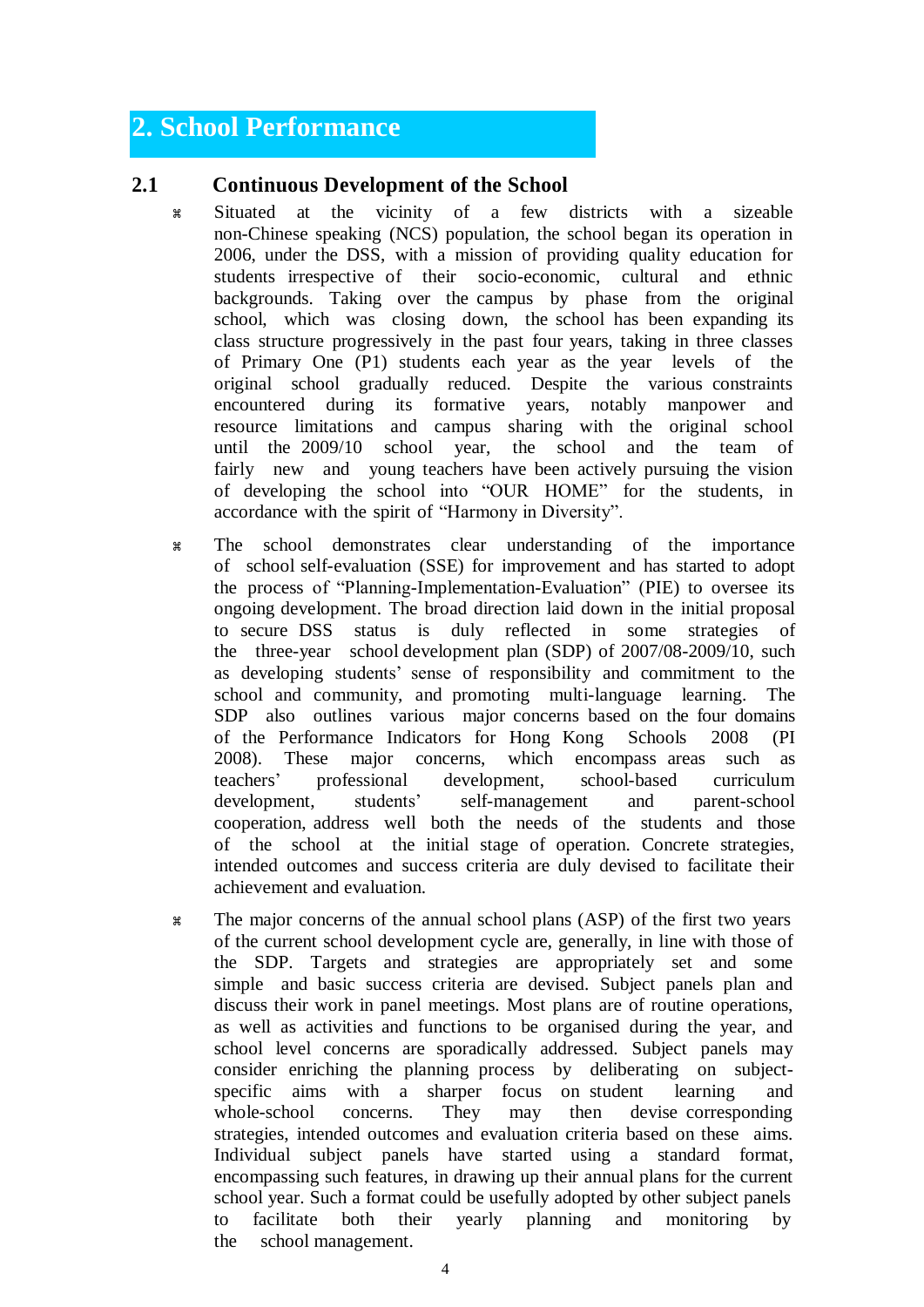- The school, effectively and strategically, deploys resources to support its development and to facilitate the implementation of some of the major concerns. Support from the Delia Group, in terms of central allocation of resources and accounting control, helps to enhance cost-effectiveness and to ensure rigorous financial management. Financial injection from the school sponsoring body (SSB) has enabled the school to undergo renovation of the premises by phase. Certain sections of the campus have been delightfully refurbished and facilities have been upgraded. A reading corner has been set up to provide a venue for leisure reading and lunchtime activities, such as the puppet show which is well performed and attended. Not only is the campus neat and well maintained, it is also nicely enriched by colourful and attractive decorations and post-ups, such as displays of students' work, photographs of students and teachers, famous quotes and outcomes of collaborative projects. These all celebrate students' achievement and create a warm and multi-cultural environment.
- Well conscious of the diverse backgrounds and expectations of the parents, the school suitably places emphasis on enhancing parent-school cooperation, prioritising it as a major concern. Fine effort has been made in encouraging class teachers to make frequent contact with parents. The new student guidance officer has been deployed to run programmes for them, encouraging them to serve as volunteer helpers and paving the way for the setting up of the Parent-Teacher Association (PTA).
- In its formative years, with both the class structure and staff size still small, the school has been aptly supported by the sister primary school in terms of curriculum and teachers' professional development. For the past few years, many subjects have been adopting the curriculum, teaching resources and assessment papers of the sister primary school. With the steady increase in the number of classes and teachers and the gaining of more experience and insight regarding the students' learning needs, the subject panels have rightly begun to explore their long-term curriculum development focuses by examining the learning process and outcomes in relation to the school mission.
- Seeing the need to holistically review its development thus far before deliberating on the way forward, and capitalising on the opportunities lent by the comprehensive review, the school took a major step forward for SSE in this school year by conducting a whole school SSE exercise. To equip teachers with relevant knowledge and awareness, professional development days on self-evaluation were organised, and the experience from their sister schools and other schools were studied. During the several review meetings, held bi-weekly in the first term, teachers worked in groups based on the four domains of PI 2008 to discuss and evaluate the school's performance. Initial findings were reported for consultation and feedback was given. The findings were then revised and compiled into the school's self-evaluation report. The process of the SSE exercise could be further refined by better use of readily available data such as the Stakeholder Survey (SHS) and the Assessment Program for Affective and Social Outcomes (APASO) to inform the discussion and analysis of the school's performance.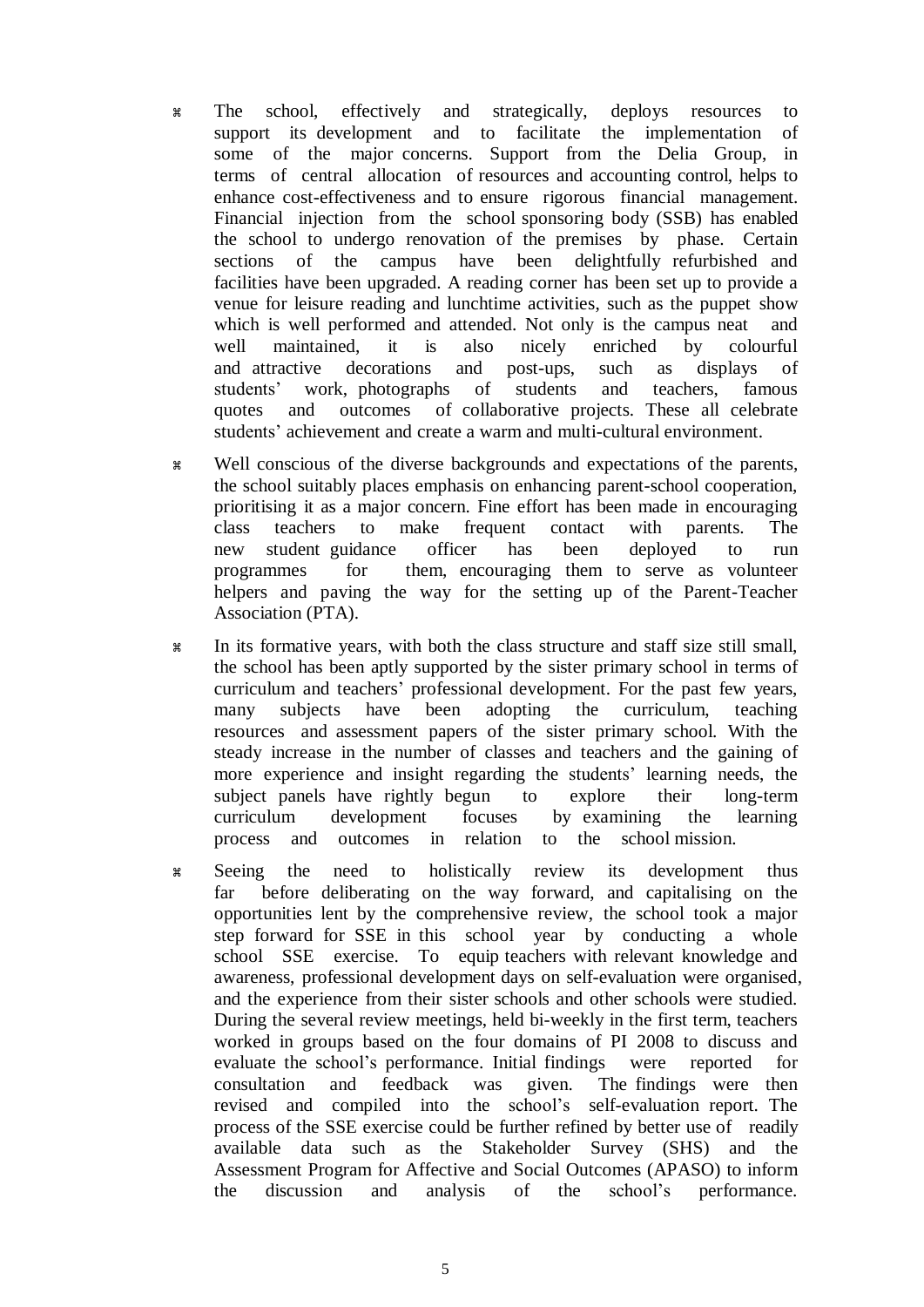However, the exercise has achieved the important purposes of initiating a culture of SSE and enhancing teachers' confidence in it. It has also been useful in generating evaluation data to inform forward planning. It was on the basis of this comprehensive examination of its context, achievements thus far and outlook for sustainable development that the school set the development priorities for 2009/10. These are "Formulate identifiable school direction", "Incorporate sharing and collaborative culture", "Clarify and integrate subjects' roles under school direction" and "Build up closer link with parents". Building on such outcomes and evolvement, the school and the subject panels should undertake to explore the direction for further development. The school should also consider devising a routine SSE mechanism to facilitate the conduct of self-evaluation at appropriate intervals.

- A further progress of the SSE exercise is that subject panels have devised three-year plans to map out their direction for development. The school management could play a more active monitoring role to ensure that school- level concerns are suitably addressed and the strategies, intended outcomes and success criteria are appropriately set.
- The school reviews the achievement of the major concerns annually by evaluating the effectiveness of the strategies proposed in the ASP. In some cases, the evaluation outcomes are somewhat clouded by the discrepancy between the strategies proposed and those actually implemented and evaluated. However, it is evident that annual planning is informed by evaluation and that the school's mastery of SSE is improving.
- The school has a simple but clear organisation structure which facilitates the effective conduct of its affairs. The School Management Committee delegates responsibility for the school's administration to the Principal, with the support and supervision of the School Director. The Principal chairs the newly established School Administration Committee (SAC), the management body comprising the Assistant Principal (AP) and three teachers responsible for the aspects of academics, public relations and discipline respectively. These SAC members are deployed from other schools in the Delia group to form the administrative backbone of the fledging school. The Principal is also in charge of a secondary school in the group while the AP and the other members are all experienced personnel from a sister primary school. They meet regularly to deliberate matters concerning policy and management. There are also a number of subject panels, each headed by the panel chairperson, and functions led by the activity supervisors. Respectively the subject panels and activity supervisors take charge of the academic and activity affairs. While information that supports responsibility post holders in their administration work and facilitates the school's safe and smooth operation is available from the intranet, the school may consider clearly spelling out the job descriptions and administrative procedures, to provide organised and school-specific reference for the teachers. The clerical staff members, led by the friendly and responsible head clerk, work well to support the school's day-to-day running.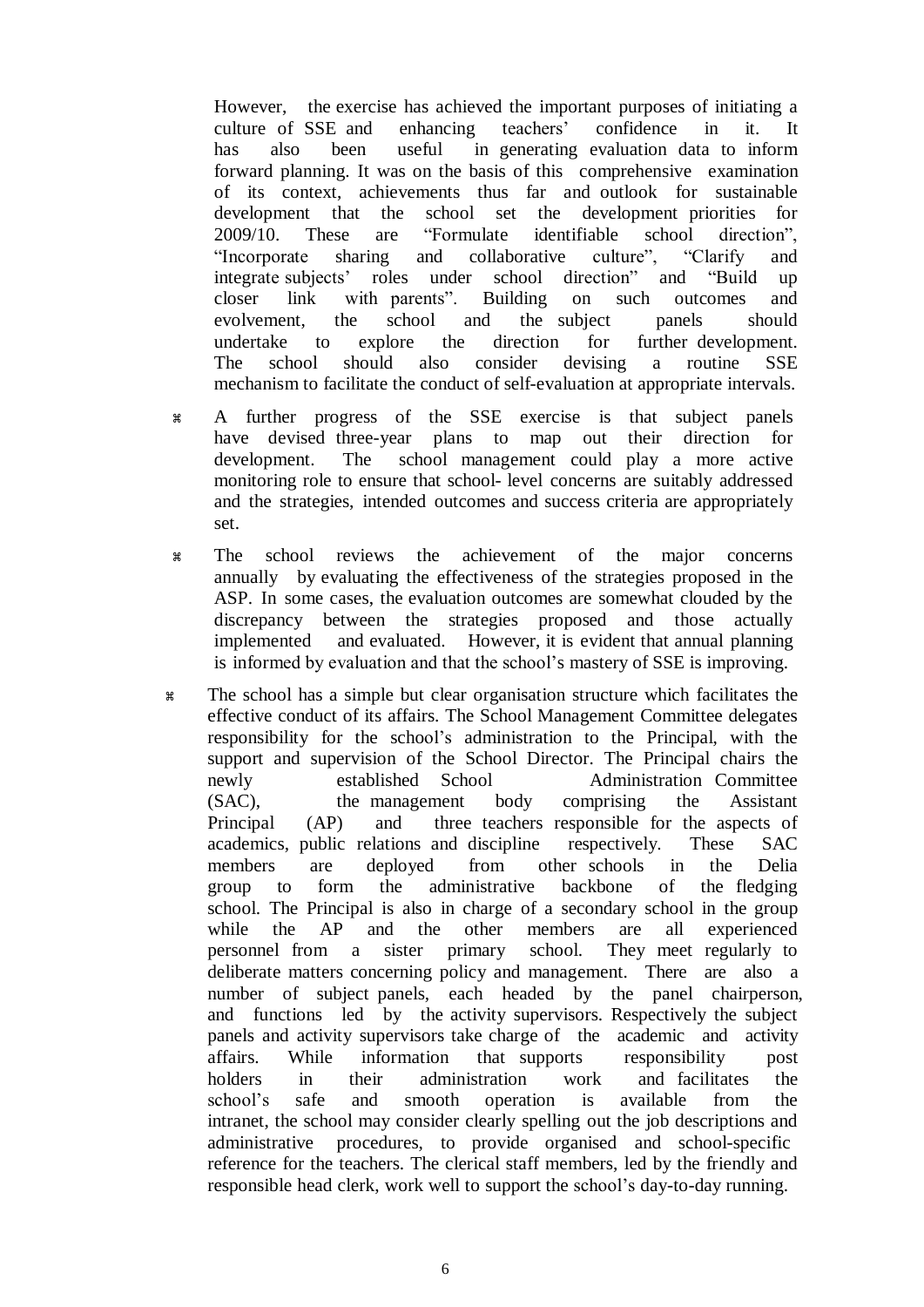- Benefited by the small staff size, the school is a closely-knit community with an open management style and adequate channels for communication. Policy proposals are discussed and consulted on extensively in staff meetings, in which teachers may also openly express their views. Teachers enjoy much autonomy in planning and organising activities through the function groups. All information related to the school's current affairs is made available to the teachers from the intranet. Communication between teachers and the school management is effective. However, there is room for enhancing the transparency of the practice presently adopted for appraising the teaching staff, as some teachers are not well informed in this connection.
- The Delia group has a long-standing tradition of providing education for NCS students. The School Director, in charge of the primary and kindergarten sections of the SSB, is an experienced educator who is passionate about serving the educational needs of NCS students. She chairs the senior administrative staff meetings to discuss policy-making with the principals of the school group. She is well informed of the school's development, performance and needs through her frequent school visits, during which she sits in meetings and speaks to stakeholders. She is supportive of the school and plays an influential role in helping the school seek support from the SSB.
- The Principal is strongly committed to, and well-experienced in, educating NCS students. He has a clear vision and sense of direction for the school's long-term development. He is compassionate about the welfare of the students, especially the underprivileged ones. He appreciates and gives recognition to teachers' contribution while having appropriate expectations of their performance. He adopts an open management style, listening to teachers' opinions and suitably delegating power. He is prudent in managing change, setting a reasonable pace and introducing change incrementally. The previous AP has, this school year, returned to the sister primary school from which she was deployed to oversee the school's operation. The Principal has, therefore, been playing a more prominent role in steering its development.
- Building on the solid administrative foundation laid by the previous AP, the present AP has been rendering able assistance to the Principal in taking the school forward. The AP, also an experienced teacher deployed from the sister primary school, shares the same vision as the Principal. He is dedicated, responsible and well versed in the administrative operations of the school. He shows good empathy for the teaching staff and is well respected by them. He serves well as the link between the management and the teachers. He makes admirable effort in understanding and supporting the subject panels' and teachers' work by sitting in meetings, visiting classes and providing administrative and professional support.
- The young and energetic middle managers in the SAC work closely and effectively to oversee the school's policy and administrative matters. While many of the panel chairpersons show good promise in facilitating the operation and development of the subject panels, a few of them have yet to fully demonstrate their leadership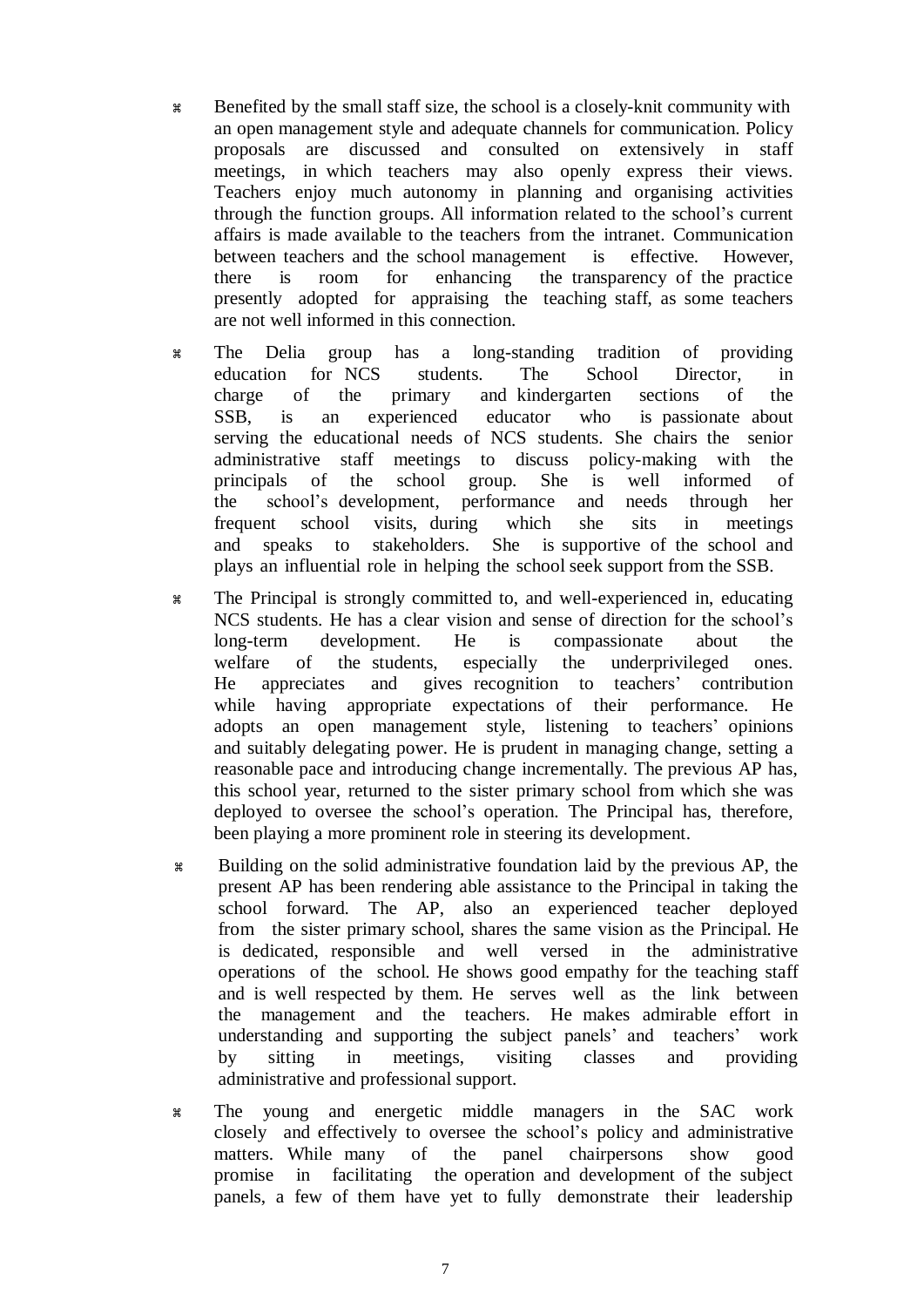capacity. These panel chairpersons will certainly benefit from further field experience, more professional development opportunities and continued support from, and monitoring by, the school management.

 Good effort has been made by the school to build up a climate of professional sharing and to support teachers pursuing professional training. New teachers are suitably mentored by their more experienced colleagues. Internal professional development activities, such as post-training sharing sessions and professional development days, are duly organised. Collaborative lesson planning (CLP) sessions are arranged regularly to provide opportunities for pedagogical exchange, while peer lesson observation (PLO) is conducted on a voluntary basis. Administrative arrangements, in the form of re-scheduling meetings, are made to facilitate the increasing number of teachers taking post-graduate and higher degree courses. Given that there are quite a number of novice teachers, to help them keep abreast of current educational trends, the school could more actively encourage or arrange for them to participate in professional development activities organised by the EDB or tertiary institutions. The school could also make use of the appraisal system proposed for the 2009/10 ASP to identify teachers' professional development needs. A school-based professional development plan may then be formulated to appropriately address such needs.

# **2.2 Learning and Teaching**

- The school has clear curriculum goals, which are in line with the school mission and the major concerns of the 2007/08-2009/10 SDP. They focus on school-based curriculum development and encompass targets such as motivating students to learn through reading, encouraging multi-language learning, equipping students with self-learning and life-wide learning skills and promoting assessment for learning. Due attention is given to NCS students through the provision of the Chinese-Adjusted Curriculum (CAC) to enhance their ability to read and write Chinese. Curriculum planning is appropriately geared towards students' needs.
- Adequate measures are provided to achieve the target of nurturing a reading culture. Students are encouraged to read during the Reading Period and to keep a Reading Journal. While some students read attentively during the Reading Period, the practice in some classes of using this time for conducting classroom routines should be reviewed, as it may give mixed messages to students regarding the importance of reading. Other features, such as a Mobile Library and the Reading Corner, also contribute to the cultivation of students' reading habits. Overall, students like reading English books, but their interest in reading Chinese books has yet to be developed. Because of manpower limitations, library duties are presently carried out by teachers and clerical staff members. When a full-time librarian is available, there should be better capacity for organising activities and coordinating with subject teachers to promote reading. While the school and class libraries are stocked with a good quantity of reading materials, there is room for broadening the variety of English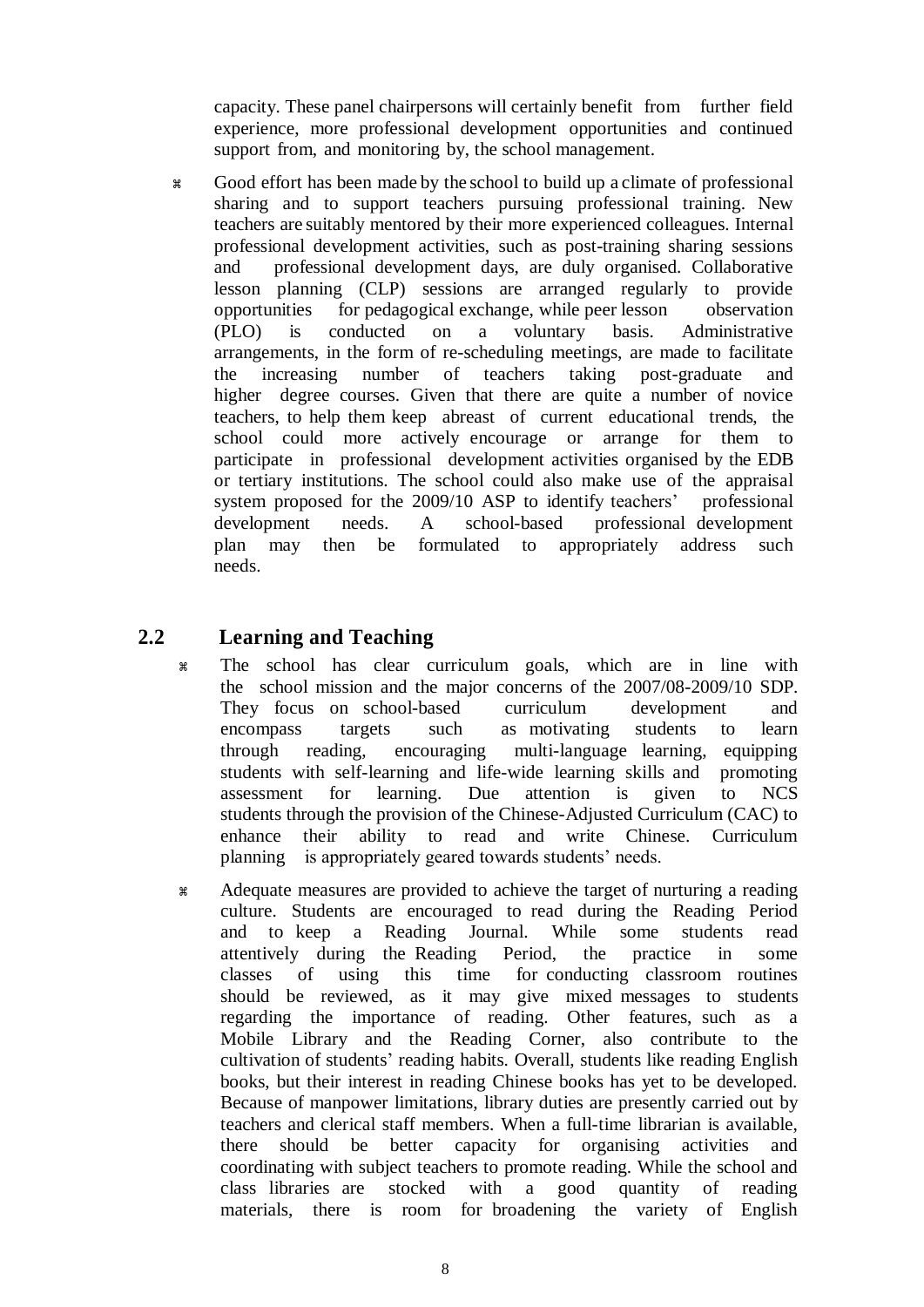books in the school library to cater for students' abilities and interests.

- The school encourages multi-language learning. As English is the medium of instruction, the school maintains an English-rich environment and students are, in general, fluent in the language. Apart from the subject of Chinese, students are provided with opportunities to learn Putonghua and French. There is a need for the school to periodically review its language policy in terms of achievement of objectives and to assess how well students manage the challenge of having to study a number of non-native languages.
- In order to suit the needs of the large intake of NCS students, the school offers the CAC, apart from the Chinese curriculum similar to that which is offered in local schools. The CAC is well designed and tailormade for NCS students, with school-based textbooks, worksheets and learning activities. Daily life examples are suitably included in the teaching materials to facilitate learning. Given that the backgrounds of the NCS students are diverse and their learning paces different, teachers may consider varying the teaching strategies, adjusting the teaching pace and designing graded worksheets to suit the students' abilities and address their learning difficulties.
- The school aims to promote curriculum integration and foster students' selflearning and IT skills through project-learning. While the main theme of the cross-curricular project is centrally set, class teachers provide their students with a project title closely related to the main theme and give appropriate guidance. A project-learning week is suitably arranged to allow teachers to organise various activities, such as visits to museums or the central library. Project skills are infused in daily teaching before the projectlearning week. Students can apply their basic projects skills, such as library research and collection and presentation of data, but their IT and self-learning skills could be further enhanced. The school could plan project-learning more holistically to ensure that the coverage, level and progression of knowledge, skills and attitudes to be developed are appropriate and collaboration between subject panels can be strengthened. The school may consider specifying the target project skills and generic skills for different year levels so that they can be introduced to students systematically.
- To complement the formal school curriculum, life-wide learning opportunities are suitably provided through various educational visits, including those organised during the projectlearning week, the Friday Function Period, the "One Student One Flower" greening programme, after- school interest groups and school teams. The ample life-wide learning opportunities serve well to enrich students' learning experience outside the classroom. The "One Life, One Sport or Art" programme is still in its infancy. While the school has started to encourage students to identify a sport or an aspect of art which they may like to develop, the pace for implementation of the programme could be stepped up.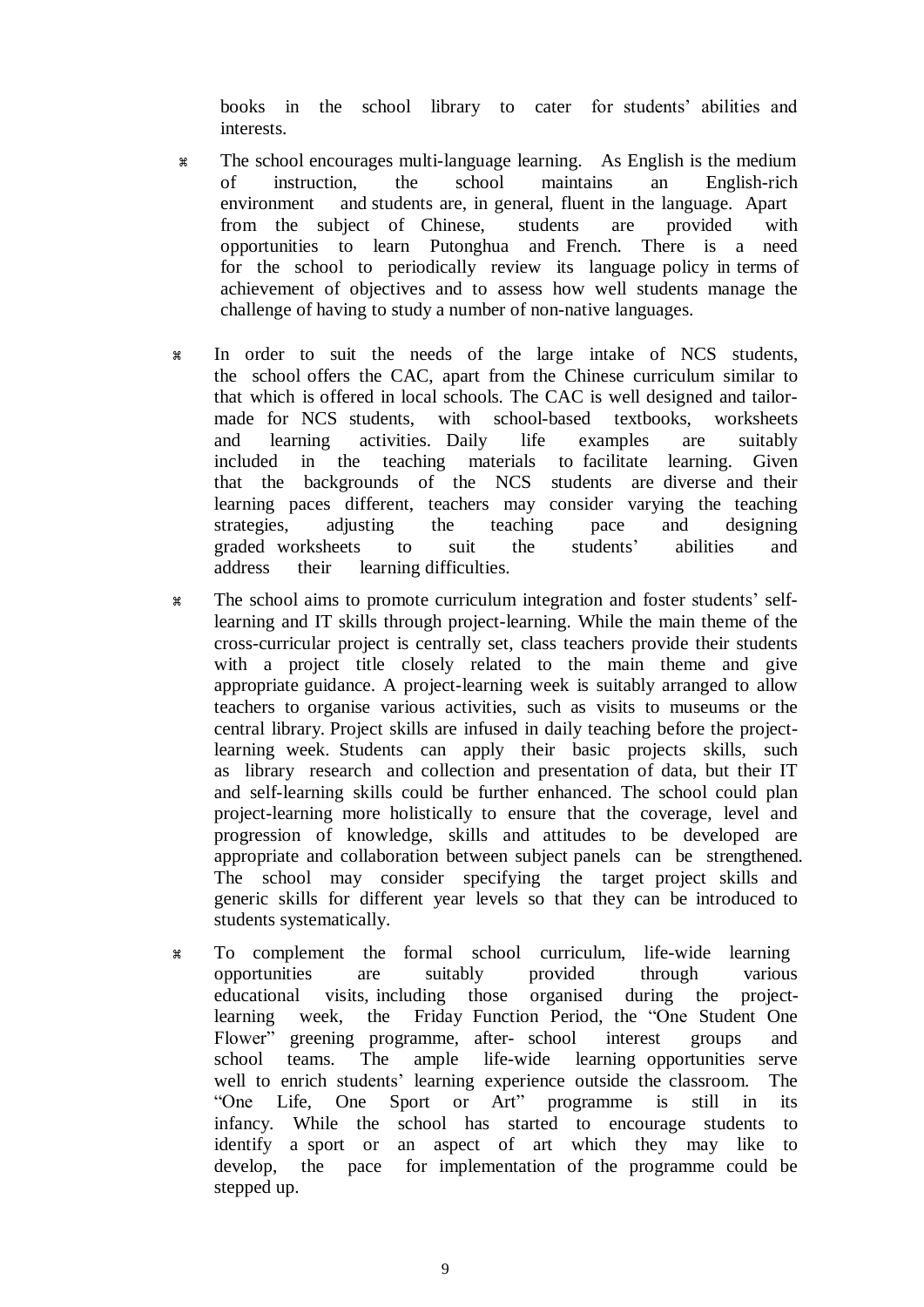- There is room for the school to review its timetabling arrangements in order to allow time for the running of remedial, enhancement and support programmes and for students to participate in activities. The recesses in the morning and after lunch could be lengthened so that students have more time and opportunities to use the school facilities or interact with their peers and teachers. Better use could be made of the class teacher period for rapport building and cultivation of students' positive values, as well as dealing with class routines.
- Good attempts are made to address the issue of learner diversity in Chinese, English and Mathematics. For Chinese, the school uses a streaming class mode, together with the CAC, to cater for the diverse needs of NCS students. Students who are weak in Chinese are arranged to study in the same class so that they may benefit from more focused teacher attention. For Mathematics, additional lessons and small group teaching are in place in P3 to help students learn the subject better. Extra guidance lessons are also arranged after school to help students who have difficulties in understanding their lessons or finishing their homework. Given that there are still marked differences in students' performance in Chinese and Mathematics, further effort in curriculum adaptation and adjustment of task design needs to be made to better cater for the students' needs, particularly in Mathematics. The teachers of English use textbooks which are one level in advance, to suitably cater for students' high abilities in that subject. Capitalising on students' good potential, measures could be devised to further enhance students' strengths and to address their weaknesses.
- Professional sharing, to enhance the effectiveness of teaching, is encouraged. Suitable arrangements are made for CLP and PLO. While teachers make active use of CLP to exchange teaching ideas and experience, there is room for further promoting the use of PLO for more indepth professional sharing and deliberation on how to tackle students' learning problems. Apart from professional sharing among teachers and support from the sister primary school, external resources and support could be further explored.
- The teacher responsible for academics has been assigned to take charge of monitoring the development of different subjects, reviewing the assessment methods and organising the school-based reading programmes. She is conscientious about her work and has, since joining the school less than a year ago, put in place various reading programmes. However, her role in curriculum leadership, especially in monitoring the curriculum development of various subjects, is still to be strengthened. The daily operation of most subject panels is smooth. With noticeably few exceptions, the panel-chairpersons-play-an active role in curriculum planning and development of their subjects and are committed to the planning and implementation of work related to their subjects. Subject panels have devised a three-year plan to guide their development in the coming years. They plan and discuss their routine work, as well as evaluate the performance of students in panel meetings. There is room for improving their skills in the use of evaluation data so that they can gauge the effectiveness of the work done and provide adequate information for future planning. For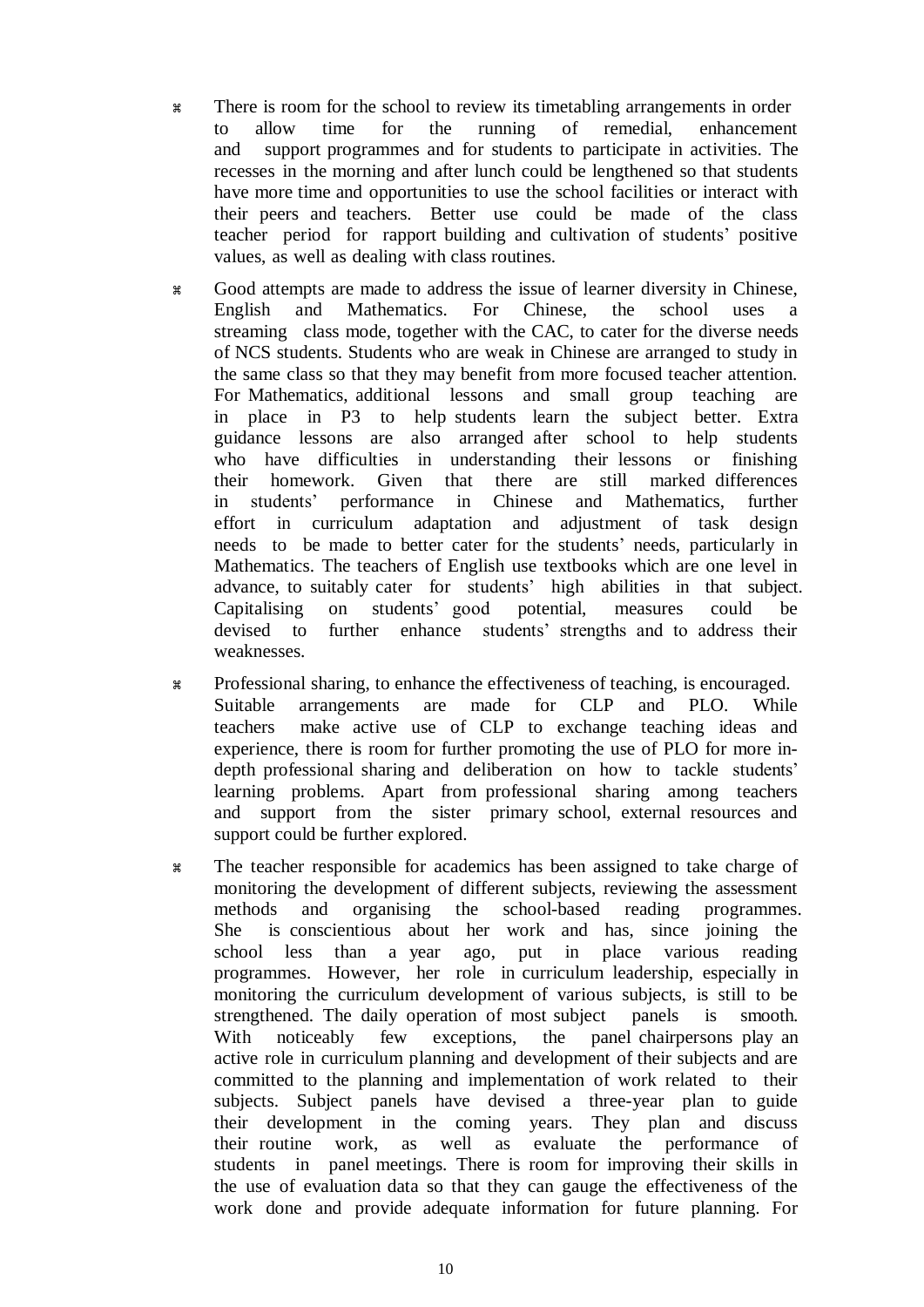continuous improvement and sustained development, the PIE cycle needs strengthening at the subject level

- Due importance is attached to promoting assessment for learning. On the whole, the quantity and frequency of assignments are appropriate. A greater variety could be adopted to cater for the different styles and needs of students. As a means of encouraging reflection of, and generating greater student involvement in, the learning process, self and peer assessment could be used. A majority of students complete their assignments and corrections conscientiously. Most of their work is tidy and neat. Students are given good opportunities to link their learning to daily life and are able to apply their basic project skills. Teachers are generally careful in marking and students' corrections are closely monitored. Besides ascribing grades and marks, they could provide students with concrete and specific feedback on how they may further improve.
- The summative assessment policies of subject panels are clear and broadly discussed in meetings. Clear and detailed marking schemes are prepared to ensure consistency in marking. Although a mechanism is established for the vetting of assessment papers, a few subjects need to strengthen the quality of the papers in terms of variety of question types. Assessment data are discussed in panel meetings to identify any need for improvement. However, more in-depth analyses of assessment data could be conducted to diagnose the strengths and weaknesses of student learning so as to better inform curriculum planning and teaching strategies.
- In general, teachers are friendly, approachable and supportive. Lesson focuses are clearly set. Sufficient student-centred activities are organised to provide opportunities for peer interaction. Students are obedient, attentive and cooperative. They are willing to learn and their attitude to learning is positive. They readily follow instructions and guidance and are receptive to teachers' feedback. Their major learning strategies are listening and reading. Teachers of some subjects put good effort into drawing on students' background, helping them to understand and appreciate one another's culture. When topics relating to daily-life experience are presented by teachers or peers, students are eager to express personal views and feelings and to raise questions.
- In most lessons, classroom discipline is effectively managed and routines are well established. A positive learning atmosphere is maintained. IT is used in some lessons to display lesson content and to facilitate understanding. In the Chinese-medium lessons, students mostly enjoy reading aloud with teachers. Most of them are less confident in using Chinese for class interaction and respond to teachers' questions mainly in English. In the English-medium lessons, students demonstrate good communication skills and are generally fluent in the language.
- Teachers cater for learner diversity mainly by providing support to individual students during group work. More attention could be given to adjusting the teaching strategies and pace to suit students' needs and ability levels, as well as providing challenging tasks to realise the potential of the more able. Constrained by the design of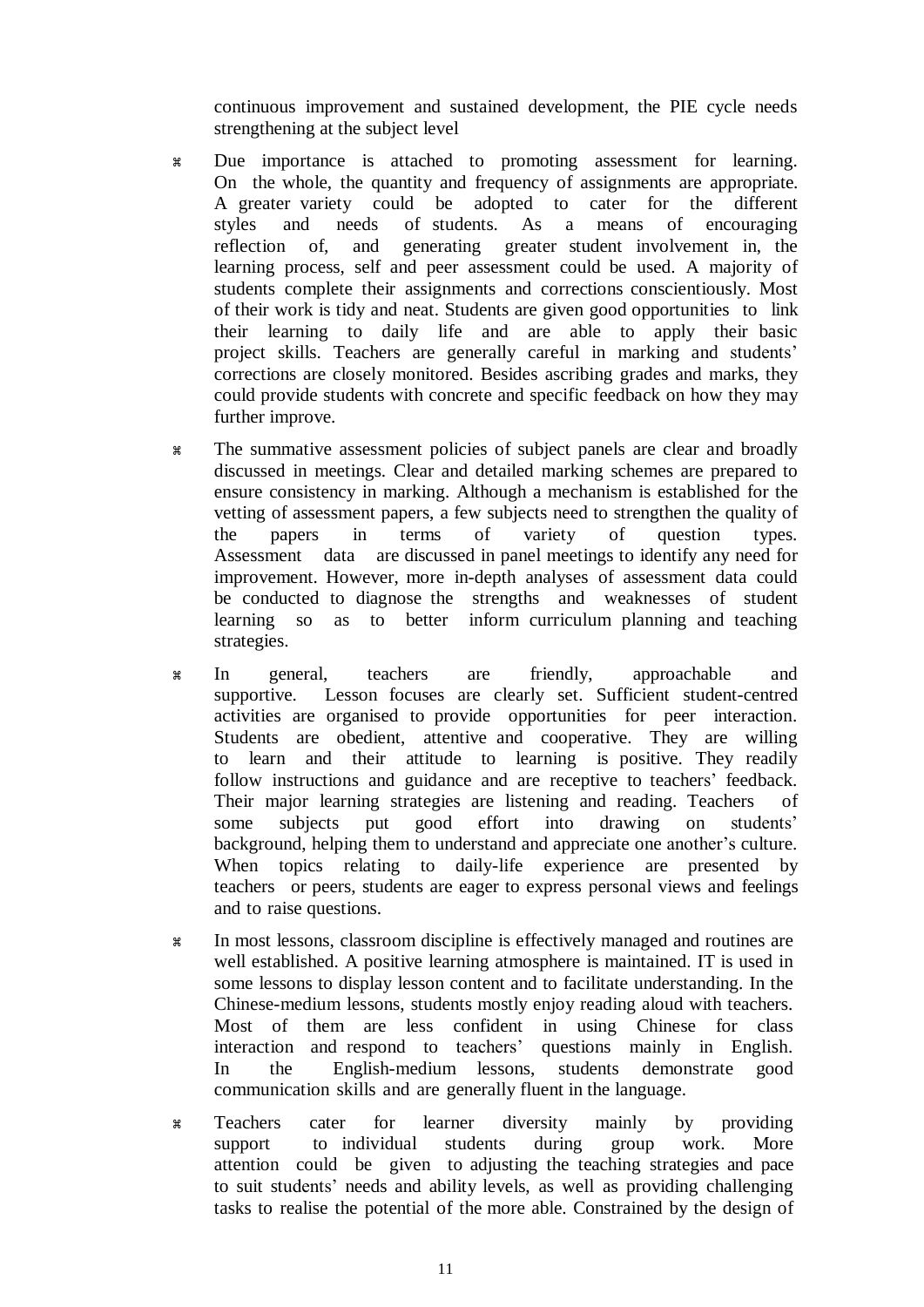most lessons, students have limited opportunities to develop their creativity and critical thinking skills. Questions are frequently asked to check their understanding. Those students who are active and outspoken respond promptly, while the more passive ones remain silent. There is a need to pay more attention to engaging the latter in the process. More prompting and probing questions could also be asked to develop students' higher-order thinking skills. Some teachers make good use of individual or group presentation to enable students to display their learning outcomes, after which they mostly provide brief feedback to the whole class. More concrete and specific feedback could be given to help students understand better their strengths and areas for improvement.

 In a few less effective lessons, teachers display an inadequate grasp of the subject knowledge and teaching strategies. Concepts and meanings are sometimes vaguely explained. Although students are mostly able to complete the learning tasks, by closely following teachers' instruction, there is a lack of understanding of the underlying concepts. Concrete feedback is seldom provided to help students make improvement. Teachers' awareness of students' learning difficulties and the use of classroom assessment to promote student learning could be strengthened.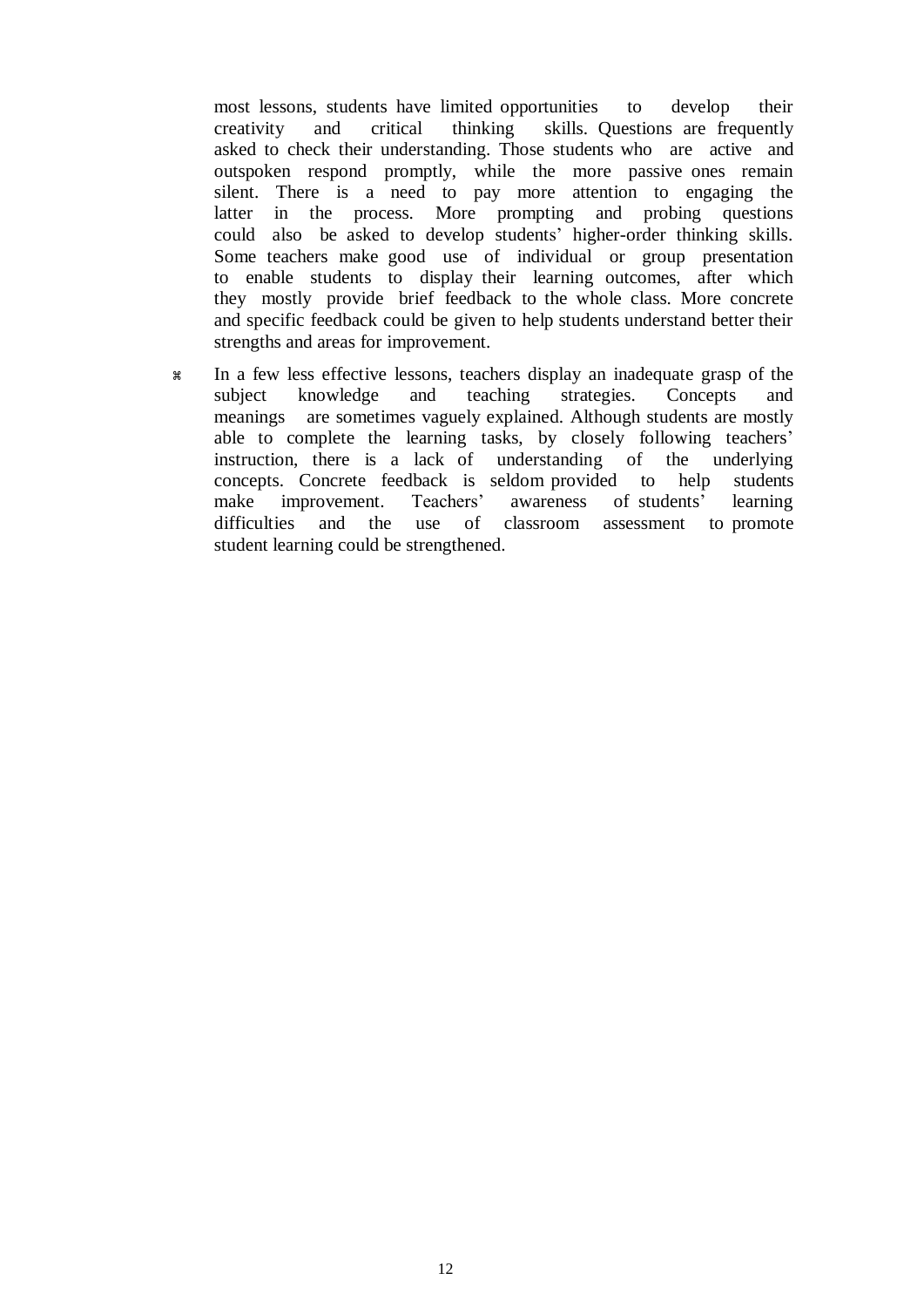## **2.3 Student Support and School Ethos**

- In line with the school motto, "Harmony in Diversity", the school places strong emphasis on maintaining a caring and harmonious learning environment for students, including helping them to develop positive values and adapt to the local community. The AP and the teachers responsible for discipline and public relations take charge of the work of student support. Good effort has been made to address the school's major concern of promoting students' self-management through a range of implementation strategies. However, evaluation of the work of student support focuses on individual events and measures rather than the effectiveness of strategies. The school could make better use of data, such as the outcomes of SHS and APASO, to address students' needs in future planning.
- In response to the major concern of promoting students' selfmanagement, the school places due emphasis on fostering their self-discipline, healthy living habits and sense of responsibility. Commendable effort has been made, at the commencement of the school year, in providing training in queuing, hygiene and classroom routines. School rules and reward and punishment systems are clear and supported by teachers, parents and students. Awards programmes, such as the Excellent Student Award Scheme and the Cleanliness and Discipline Campaigns, are organised to help improve discipline and academic performance. The prefect system operates well to assist teachers to maintain order and discipline as well as to enhance students' sense of responsibility. Clear procedures are drawn up to handle students' problems and to address parents' concerns. Students' discipline and daily routines are maintained by the teachers in an orderly way. On the whole, students are able to follow teachers' advice, abide by school rules and behave well. Their healthy living habits and sense of responsibility are forming gradually.
- The school attaches due emphasis to the integration of students into school life, believing that the earlier this happens, the better their development will be. The school regards P1 as a crucial stage. A bridging course is, thus, organised for the new P1 students a week before the school year begins. The class teachers support these students strategically in the first few months of school term in order to help them adapt to school life and mix with those of different ethnic backgrounds. They endeavour to develop a "Home" feeling among students and cultivate their respect for different cultures, the former through displaying class photos and the latter through encouraging students to hang their national flags in the classroom and introduce festivals of their countries at appropriate times. The school organises different kinds of activities during the school year to foster good relationships among students across different levels and enhance integration. Peer support programmes, such as the Big Brothers and Big Sisters Scheme and Lunch Helpers, are organised to provide opportunities for senior students to help the junior ones during recess and lunch time. Students' sense of a harmonious school cultureis gradually developed, enhancing respect for different cultures, as well as love and care for others.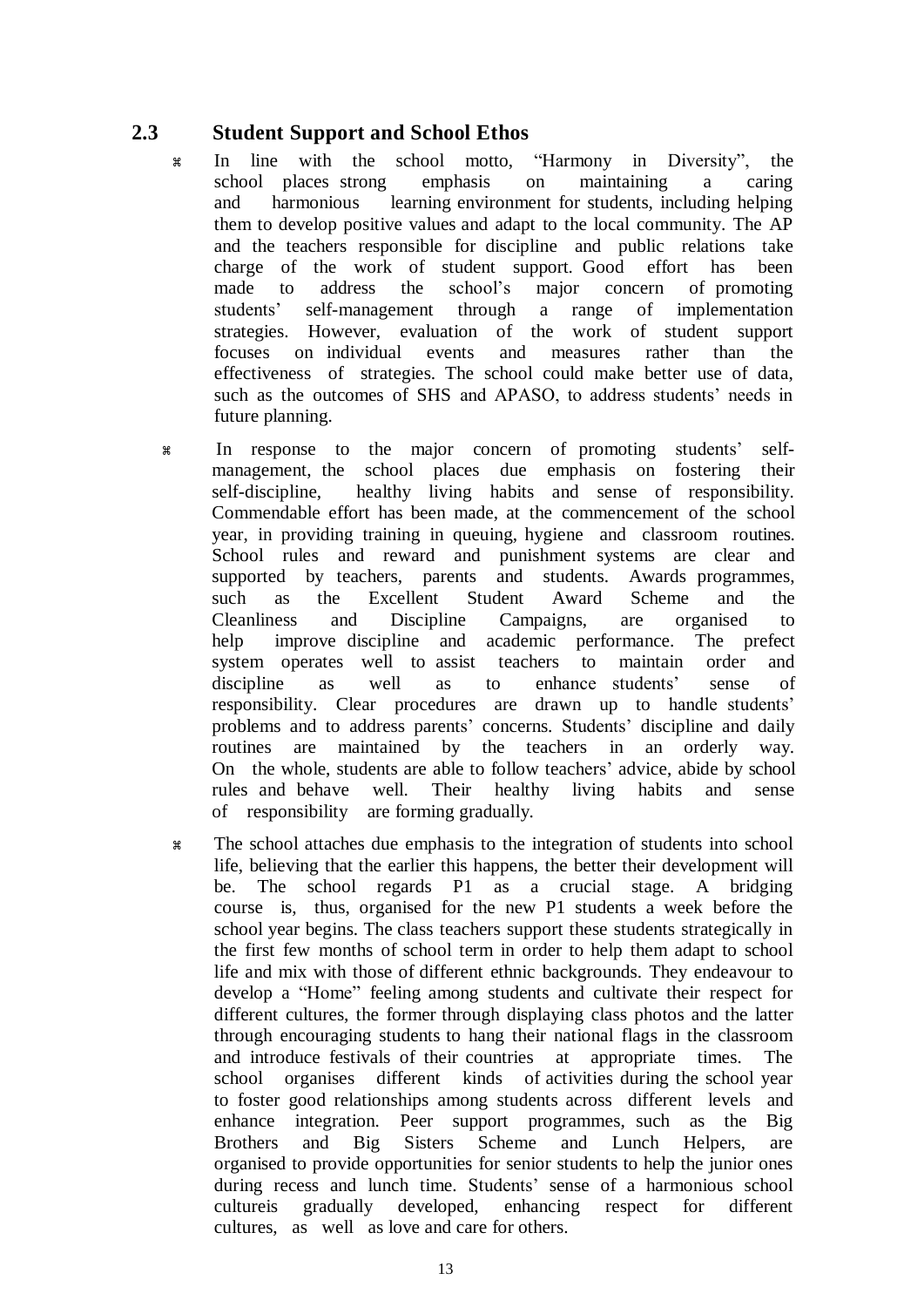- One of the long term objectives of the school is to help students develop positive values, and a good effort has been made to achieve it. A range of topics on values education is introduced in the bi-weekly school assembly and through activities, such as presentations, role plays and quizzes, which are well received by students. Efforts to promote positive values during the class teacher period are, however, less effective. The activities are too brief and lack variety. Class teachers could make use of current event issues or select relevant topics from Personal Growth Education to generate discussion on positive values. The student guidance officer could be invited to provide professional input on how to enrich the teaching content. National Education and environmental awareness are suitably promoted through school activities, such as singing the national anthem, lantern riddles and the "One Student One Flower" greening programme.
- A good range of extra-curricular activities has been organised to facilitate students' balanced development. Opportunities are provided for students to demonstrate their potential through designing and conducting morning exercise, performing in the lunchtime puppet show and participating in the end-of-term singing contest. Post-lesson training groups are organised to develop students' various interests, particularly in the areas of sports and music. Students are encouraged to take part in public performances as well as inter-school competitions to enhance their sense of achievement and boost their confidence. Different kinds of extra-curricular activities are organized in the bi-weekly Friday Function Period. Arrangements are made to enable students in P1-2 to discover their interests through having a "taste" of different activities, and for students in P3-4 to sustain the interests and develop related skills.
- Suitable effort has been made to support students with special educational needs, through measures such as seating arrangements, enlarged text in examination papers and adjusted examination time. However, the school has yet to devise a proper mechanism for early identification and a clear policy for meeting the needs of such students. Professional development programmes related to integrated education could also be organised to equip teachers with the skills to support these students. While appropriate programmes are organised to foster students' concentration and social skills development, there is still a need to offer more preventive programmes on sex education, particularly when P5 and P6 classes are offered.
- The school attaches much importance to home-school cooperation and treasures parents as supportive partners. Promoting parent-school cooperation is one of the major concerns in the current SDP. The school organises an orientation day for P1 parents every year to familiarise them with school policies and their children's learning environment. Diverse channels, such as the students' handbook, the school website and parent- teacher interviews are in place to facilitate communication between parents and the school. Teachers take the initiative to contact parents by phone and parents can get in touch with the Principal and the teaching staff easily. The student guidance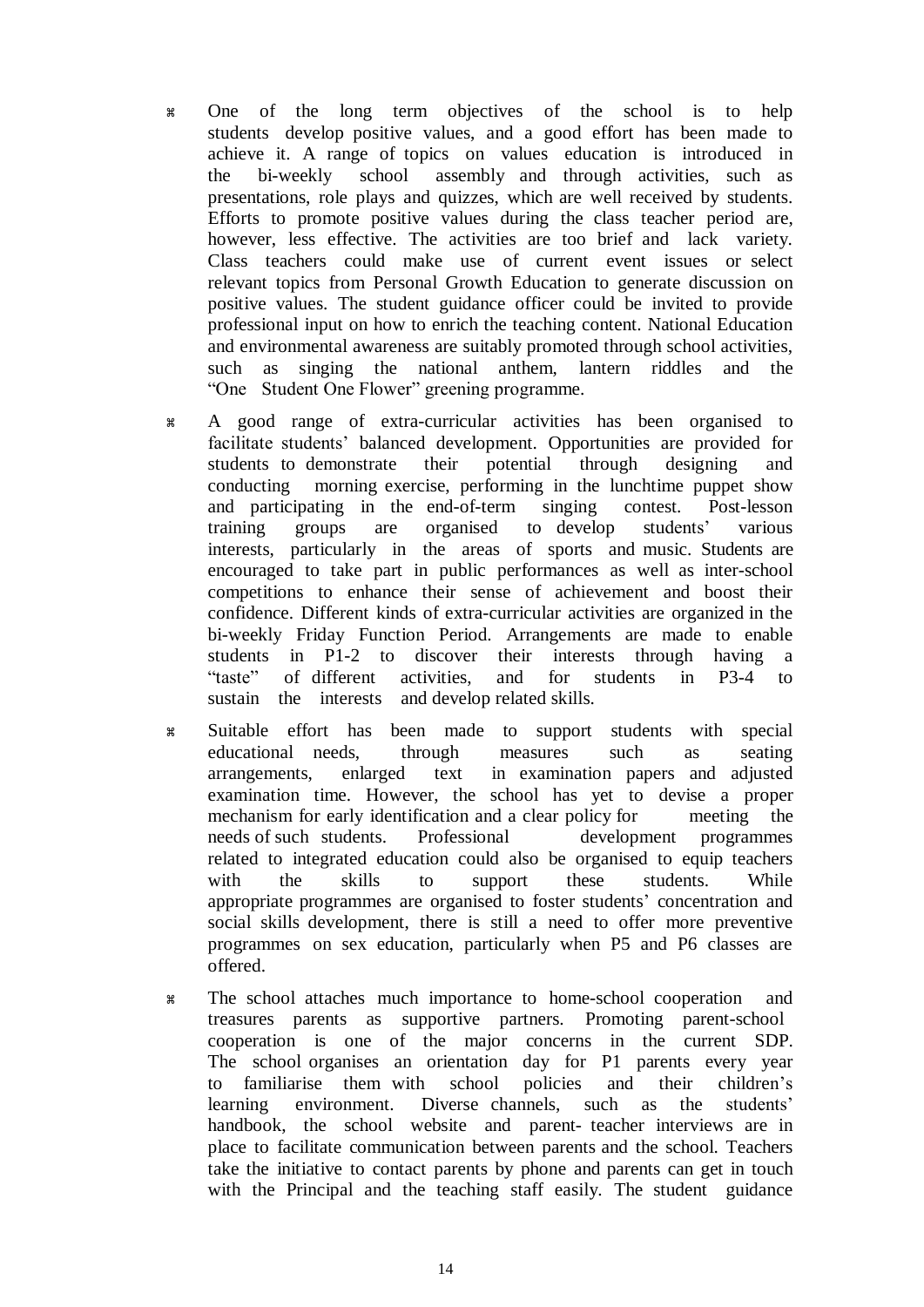officer has begun to organise parents' groups to promote parental education. Parents, generally, trust and support the school. Some of them are involved in school functions and activities, such as Science Fun Day and torch relay. The school has been making commendable effort to overcome cultural barriers and maintain communication with parents, as well as to boost their participation in functions or activities. It is expected that the setting up of the PTA, preparation work for which is already underway, and other means to network parents and collect their opinions will contribute to bridging the gap between parents and the school and facilitate home-school cooperation.

- The school has established good linkage with, and obtained support from, the sister schools in the Delia group. The school could further explore ways to forge partnership with other external bodies, such as the EDB and non- governmental organisations. This could yield more support and resources to strengthen learning and teaching, students' development and teachers' professional development.
- The school management is supportive and empathetic and maintains open communication with the teachers. Teachers, many of whom are still fairly new to the school, make good efforts to blend in with the culture and contribute to the school's development. Teacher-student relationships are good. The teachers work conscientiously to provide pastoral care for students and attend to their growth with love and discipline. Students respect the teachers and each other. There is a spirit of camaraderie among students of different ethnic and cultural backgrounds. Senior students mix well with, and take good care of, the junior ones. Students have a strong sense of belonging to the school and enjoy a happy school life. The school is well on course in pursuing its vision of developing itself into what students regard as "OUR HOME".

## **2.4 Student Performance**

- Students are energetic, amiable, open and cooperative. They are polite and, generally, well-behaved. They are confident in their learning, willing to participate in learning activities and have good English communication skills. They show great respect for, and are supportive of, each other. Senior students demonstrate a strong sense of responsibility in carrying out their duties.
- Students' academic performance in English is good and in Chinese and Mathematics acceptable. Their non-academic performance is satisfactory. Students show great interest in the extracurricular activities organised by the school. Their participation in external speech and dance competitions has been increasing in the past few years and they have won a number of awards. They perform relatively well in the Hong Kong Schools Speech Festival.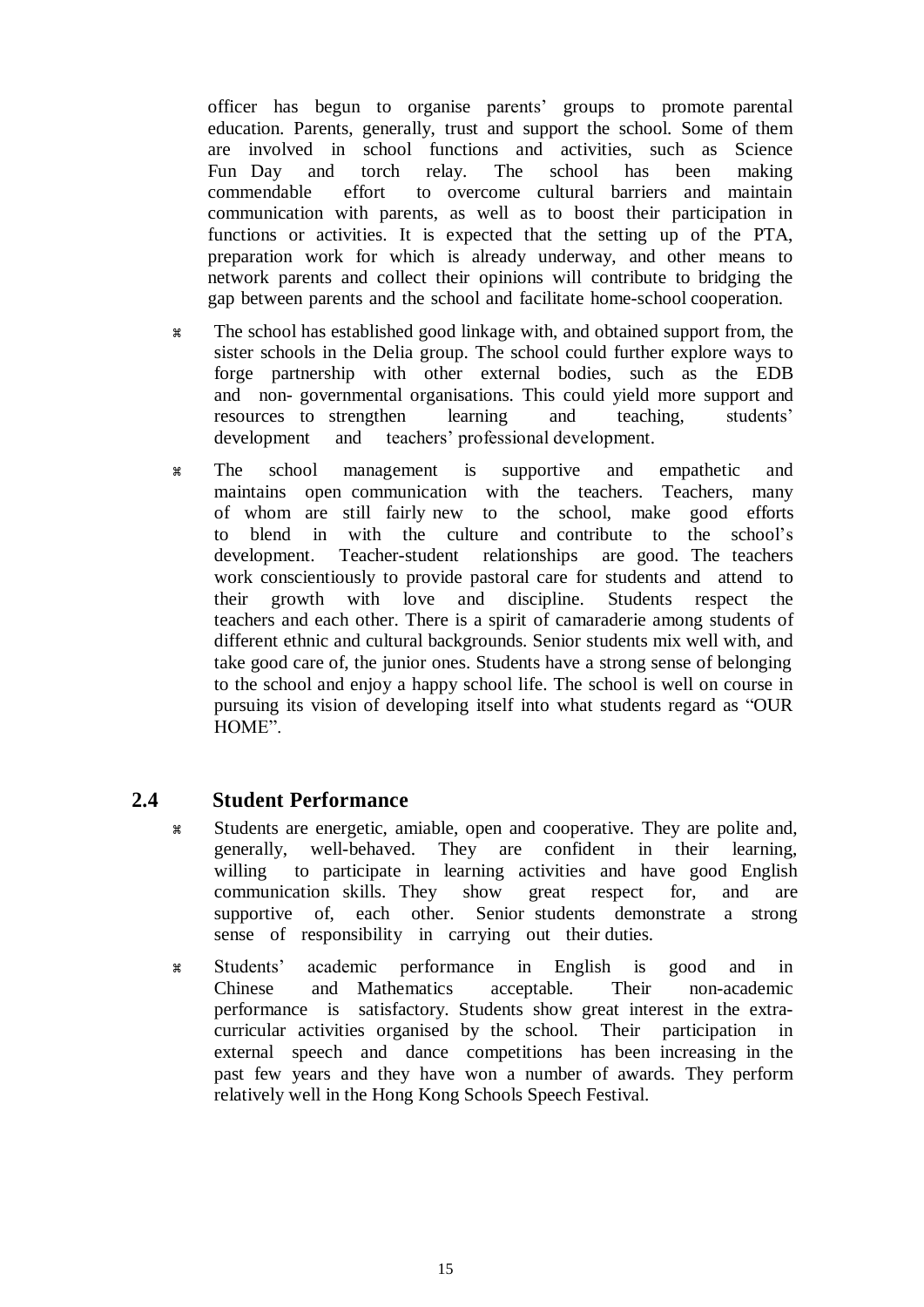# **3. Concluding Remarks**

The school has a strong sense of mission in serving the educational needs of NCS students. Its development is firmly guided by the shared vision of developing itself into "OUR HOME" for the students in accordance with the spirit of "Harmony in Diversity". The school management is open, supportive and "Harmony in Diversity". The school management is open, empathetic. The team of young teachers is energetic and closely-knit. They enjoy good relationships with the students and work well together to facilitate the school's development, as well as supporting the students' growth. Students of different ethnic and cultural backgrounds get along well with, and respect, each other. They are well-behaved, have a strong sense of belonging to the school and enjoy a happy school life. They are confident in their learning and have good English communication skills. The school makes commendable effort to communicate and forge partnership with parents, who generally trust and support the school. On the whole, the school is delivering the quality of educational experience and student achievement commensurate with its initial proposal to secure DSS status.

In order to build further on these significant strengths the school should address the following issues:

#### **3.1 Enhancing SSE for Sustainable School Development**

 Based on the experience of the whole-school self-evaluation exercise in this school year, the school should devise a routine SSE mechanism to facilitate the conduct of self-evaluation at appropriate intervals. The school should make better use of data to gauge its performance regarding the achievement of school-level targets and to inform forward planning. Likewise, subject panels should enrich yearly planning by better aligning with whole-school concerns, focusing more sharply on student learning and devising suitable strategies, intended outcomes and evaluation criteria. The school management should play

a more active monitoring role to ensure that the PIE cycle is appropriately adopted at the subject level.

## **3.2 Strengthening Professional Development to Enhance Teachers' Capacity**

 To enhance the panel chairpersons' leadership capacity and to professionally equip the teachers, the school should take steps to identify their professional development needs and properly address them, by encouraging or arranging for them to participate in suitable professional development activities. The school should also explore ways to forge partnership with external organisations to create more opportunities for professional exchanges and collaboration.

# **3.3 Strengthening Curriculum and Pedagogical Practice to Cater for Learner Diversity**

Given that there are marked differences in students' performance in a number